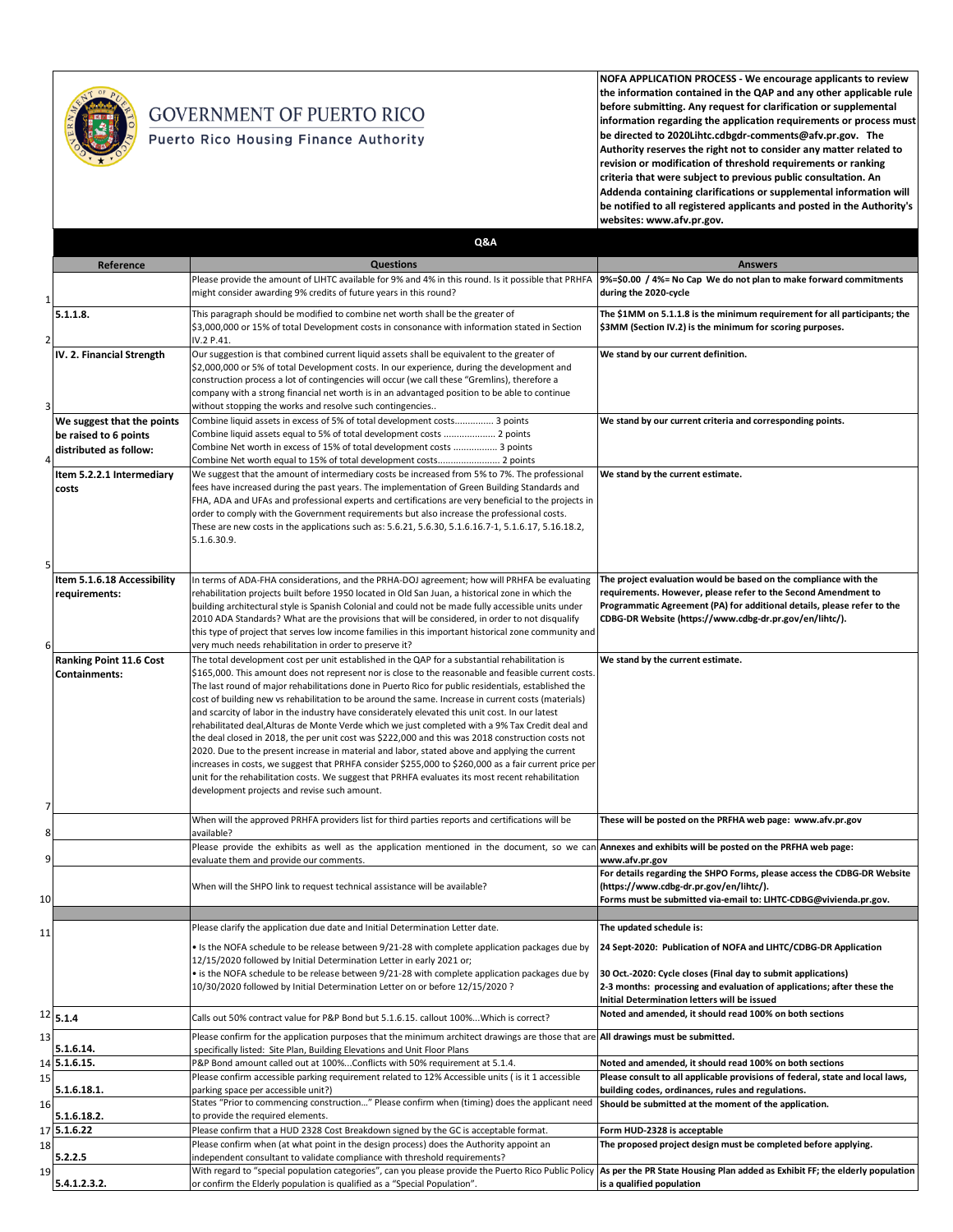|          | Q&A                         |                                                                                                                                                                                                                                                                                                                                                                                                                                                                                                                                                                                                                                                                                                                                                                                                                                                                                            |                                                                                                                                                                                                                                                                                                                                                                                                                                                                                                                                                                                                                                                                                                                                                                                                                                                                                                                                                                                                                                                                                                                                                                                                                                                                                                                                                                                                                                                                                                                                                                                                                                                                                                                                                                                                                                                                                                  |  |
|----------|-----------------------------|--------------------------------------------------------------------------------------------------------------------------------------------------------------------------------------------------------------------------------------------------------------------------------------------------------------------------------------------------------------------------------------------------------------------------------------------------------------------------------------------------------------------------------------------------------------------------------------------------------------------------------------------------------------------------------------------------------------------------------------------------------------------------------------------------------------------------------------------------------------------------------------------|--------------------------------------------------------------------------------------------------------------------------------------------------------------------------------------------------------------------------------------------------------------------------------------------------------------------------------------------------------------------------------------------------------------------------------------------------------------------------------------------------------------------------------------------------------------------------------------------------------------------------------------------------------------------------------------------------------------------------------------------------------------------------------------------------------------------------------------------------------------------------------------------------------------------------------------------------------------------------------------------------------------------------------------------------------------------------------------------------------------------------------------------------------------------------------------------------------------------------------------------------------------------------------------------------------------------------------------------------------------------------------------------------------------------------------------------------------------------------------------------------------------------------------------------------------------------------------------------------------------------------------------------------------------------------------------------------------------------------------------------------------------------------------------------------------------------------------------------------------------------------------------------------|--|
|          | Reference                   | <b>Questions</b>                                                                                                                                                                                                                                                                                                                                                                                                                                                                                                                                                                                                                                                                                                                                                                                                                                                                           | <b>Answers</b>                                                                                                                                                                                                                                                                                                                                                                                                                                                                                                                                                                                                                                                                                                                                                                                                                                                                                                                                                                                                                                                                                                                                                                                                                                                                                                                                                                                                                                                                                                                                                                                                                                                                                                                                                                                                                                                                                   |  |
| 20<br>21 | 5.4.1.2.6.                  | Are the costs for Supportive Services eligible CDBG-DR costs. Can these costs be qualified as a<br>grant for Operational Assistance?<br>Fees<br>oApplication related fees (\$100 application package)<br>oTax Credit Filling Fee (\$1,000), application fee (2%) of annual amount requested<br>oProject with binding commitments processing fee .50% annual tax credit request<br><b>DPlease confirm due date for this fee</b>                                                                                                                                                                                                                                                                                                                                                                                                                                                             | No. Please refer to eligible costs section on the CDBG-DR Gap to LIHTC<br>Program Guidelines ((https://www.cdbg-dr.pr.gov/en/lihtc/).<br>There are no specific dates; it should be paid before the execution of the<br>binding agreement                                                                                                                                                                                                                                                                                                                                                                                                                                                                                                                                                                                                                                                                                                                                                                                                                                                                                                                                                                                                                                                                                                                                                                                                                                                                                                                                                                                                                                                                                                                                                                                                                                                         |  |
|          |                             | o Tax-exempt obligations 4% credit:<br>7 Origination Fee 25 basis point debt issued (upfront)<br>[2] Annual issuer fee 12.5 basis points tax-exempt obligations (in arrears)<br>[2] Atypical transactions (under Authority discretion) double amount above. (50-25 basis points)<br>o If the application does not qualify during this 2020 NOFA, can ALL of these fees be applied<br>towards the 2021 9% NOFA ?.                                                                                                                                                                                                                                                                                                                                                                                                                                                                           | The payment of these fees will happen if, and when, the tax exempt<br>financing is formalized. If the application does not qualify during the 2020<br>NOFA the fees will not be required.                                                                                                                                                                                                                                                                                                                                                                                                                                                                                                                                                                                                                                                                                                                                                                                                                                                                                                                                                                                                                                                                                                                                                                                                                                                                                                                                                                                                                                                                                                                                                                                                                                                                                                        |  |
|          |                             | o Allocation Fees<br>7 1% total ten year allocation<br><b>Please confirm due date for this fee.</b>                                                                                                                                                                                                                                                                                                                                                                                                                                                                                                                                                                                                                                                                                                                                                                                        | There are no specific dates; as per section 11.2  "at the time of signing<br>the agreement through certified or manager's check."                                                                                                                                                                                                                                                                                                                                                                                                                                                                                                                                                                                                                                                                                                                                                                                                                                                                                                                                                                                                                                                                                                                                                                                                                                                                                                                                                                                                                                                                                                                                                                                                                                                                                                                                                                |  |
|          |                             | o Monitoring/Asset Management<br><b>D</b> \$100 per Unit project with LIHTC and Tax-exempt obligations each year thru the compliance<br>period.<br><b>2</b> Please confirm these will be part of the Operating Expense budget.                                                                                                                                                                                                                                                                                                                                                                                                                                                                                                                                                                                                                                                             | Yes, these should be included in the operating budget.                                                                                                                                                                                                                                                                                                                                                                                                                                                                                                                                                                                                                                                                                                                                                                                                                                                                                                                                                                                                                                                                                                                                                                                                                                                                                                                                                                                                                                                                                                                                                                                                                                                                                                                                                                                                                                           |  |
|          |                             |                                                                                                                                                                                                                                                                                                                                                                                                                                                                                                                                                                                                                                                                                                                                                                                                                                                                                            |                                                                                                                                                                                                                                                                                                                                                                                                                                                                                                                                                                                                                                                                                                                                                                                                                                                                                                                                                                                                                                                                                                                                                                                                                                                                                                                                                                                                                                                                                                                                                                                                                                                                                                                                                                                                                                                                                                  |  |
| 22       |                             | Sera posible que nos envíen copia de las presentaciones discutidas durante la vista?                                                                                                                                                                                                                                                                                                                                                                                                                                                                                                                                                                                                                                                                                                                                                                                                       | The presentations will be posted in PRHFA web page: www.afv.pr.gov                                                                                                                                                                                                                                                                                                                                                                                                                                                                                                                                                                                                                                                                                                                                                                                                                                                                                                                                                                                                                                                                                                                                                                                                                                                                                                                                                                                                                                                                                                                                                                                                                                                                                                                                                                                                                               |  |
| 23       |                             | Just finished listening to the Virtual Public Hearing of the CDBGDR funds. I listened very carefully to<br>what was stated at the end of the public hearing and I am a bit confused. You mentioned that there<br>will be a 5th amendment to the CDBGDR Action Plan which should be coming out possibly early<br>this November. This amendment will incorporate the allocation of 300 million dollars of CDBGDR<br>funds for the 4% LIHTC application. But you stated this amendment was subject to the receipt of<br>100 applications and if you only received 3 applications the entire 300 million would be allocated to<br>other programs. Is this correct or did I misinterpret what you said? I am hoping you meant that the<br>300 million would be used to consider the 3 applicants and the remains funds not used would be<br>allocated to augment other programs. Please advise. | The PR Department of Housing could request HUD additional funds, but<br>they have to demonstrate that this program (CDBG-DR Gap to LIHTC) needs<br>those funds. If the total CDBG-DR funds requested at the end of the cycle is<br>less than the amount already assigned (\$300MM) then additional funding<br>could not be justified, nor requested. The 100 applications was a random<br>example, given by the PR Secretary of Housing, to illustrate how to request<br>or justify to HUD the need of additional CDBG-DR funds.                                                                                                                                                                                                                                                                                                                                                                                                                                                                                                                                                                                                                                                                                                                                                                                                                                                                                                                                                                                                                                                                                                                                                                                                                                                                                                                                                                 |  |
|          | 24 p. 12, Sec. 5.1.6.16.1.1 |                                                                                                                                                                                                                                                                                                                                                                                                                                                                                                                                                                                                                                                                                                                                                                                                                                                                                            | As per 44 C.F.R. § 59.1, Substantial Damage is "defined as damage of any                                                                                                                                                                                                                                                                                                                                                                                                                                                                                                                                                                                                                                                                                                                                                                                                                                                                                                                                                                                                                                                                                                                                                                                                                                                                                                                                                                                                                                                                                                                                                                                                                                                                                                                                                                                                                         |  |
|          |                             | introduces the concept of "substantially damaged" buildings and requires adoption of and<br>certification by one of several green building standards but doesn't define what constitutes a<br>"substantially damaged" building.  Comment: Please define what constitutes a "substantially<br>damaged" building.                                                                                                                                                                                                                                                                                                                                                                                                                                                                                                                                                                            | origin sustained by a structure whereby the cost of restoring the structure<br>to its before damaged condition would equal or exceed fifty percent (50%)<br>of the market value of the structure before the damage occurred."                                                                                                                                                                                                                                                                                                                                                                                                                                                                                                                                                                                                                                                                                                                                                                                                                                                                                                                                                                                                                                                                                                                                                                                                                                                                                                                                                                                                                                                                                                                                                                                                                                                                    |  |
|          | 25 p. 12, Sec. 5.1.6.16.1.2 | requires submission of the compliance certification for the chosen green building standard and<br>identification of the development team member in charge of implementing the chosen green<br>building standard. Comment: Please identify which development team member should be<br>tasked with "implementing" the green building standard and what qualifications, if any, that<br>team member must provide.                                                                                                                                                                                                                                                                                                                                                                                                                                                                             | Please consult with project designer and general contractor.                                                                                                                                                                                                                                                                                                                                                                                                                                                                                                                                                                                                                                                                                                                                                                                                                                                                                                                                                                                                                                                                                                                                                                                                                                                                                                                                                                                                                                                                                                                                                                                                                                                                                                                                                                                                                                     |  |
|          | 26 p. 13, Sec. 5.1.6.16.1.3 | Introduces the concept of "non-substantially damaged structures" but does not provide a<br>definition. Comment: Please define what constitutes a non-substantially damaged" structure.                                                                                                                                                                                                                                                                                                                                                                                                                                                                                                                                                                                                                                                                                                     | Please refer to the substantially damaged definition.                                                                                                                                                                                                                                                                                                                                                                                                                                                                                                                                                                                                                                                                                                                                                                                                                                                                                                                                                                                                                                                                                                                                                                                                                                                                                                                                                                                                                                                                                                                                                                                                                                                                                                                                                                                                                                            |  |
|          | 27 p. 14, Sec. 5.1.6.17     | establishes the requirement to install broadband infrastructure for new construction or "substantial As per 24 C.F.R. § 5.100; "Substantial Rehabilitation, for the purposes of<br>rehabilitation" projects but does not define the latter. It also provides for exceptions to the<br>requirement that include, among others, the "structure of housing  to be rehabilitated  makes<br>installation infeasible" but does gives no further definition how this exception is defined.<br>Comment: Please define what constitutes a "substantial rehabilitation" project. Comment:<br>Please describe how to prove "infeasibility" regarding the broadband infrastructure installation<br>requirement as applied to a rehabilitation project                                                                                                                                                  | determining when installation of broadband infrastructure is required, part<br>of substantial rehabilitation of multifamily rental housing, unless<br>otherwise defined by a program, means work that involves: (1) Significant<br>work on the electrical system of the multifamily rental housing.<br>"Significant work" means complete replacement of the electrical system or<br>other work for which the pre-construction cost estimate is equal to or<br>greater than seventy percent (75%) of the cost of replacing the entire<br>electrical system. In the case of multifamily rental housing with multiple<br>buildings with more than four (4) units, "entire system" refers to the<br>electrical system of the building undergoing rehabilitation; or (2)<br>Rehabilitation of the multifamily rental housing in which the pre-<br>construction estimated cost of the rehabilitation is equal to or greater than<br>seventy percent (75%) of the total estimated cost of replacing the<br>multifamily rental housing after the rehabilitation is complete. In the case<br>of multifamily rental housing with multiple buildings with more than four<br>(4) units, the replacement cost must be the replacement cost of the<br>building undergoing rehabilitation."<br>As per the CDBG-DR Gap to LIHTC Program, "Projects are excluded from<br>this requirement only if one of the below exclusions can be documented<br>and validated by PRHFA:<br>. The location of the new construction or substantial rehabilitation makes<br>installation of broadband infeasible;<br>. The cost of installing broadband infrastructure would result in a<br>fundamental alteration in nature of its Program, or activity, or in an undue<br>financial burden; or<br>. The structure of housing, to be substantially rehabilitated, makes<br>installation of broadband infrastructure infeasible." |  |
|          | 28 p. 21, Sec. 5.2.2.1      | introduces the underwriting requirement labeled "Intermediary Costs," and limits said costs to not<br>more than 5% of TDC. The "intermediary costs" are defined as: organizational costs, syndication<br>fees, fees for architect, engineers, accounting, legal, environmental, and construction<br>management. Comment: Please provide a "reasonability" evaluation criteria for<br>Acquisition/Rehabilitation projects.                                                                                                                                                                                                                                                                                                                                                                                                                                                                  | We stand by the current estimate.                                                                                                                                                                                                                                                                                                                                                                                                                                                                                                                                                                                                                                                                                                                                                                                                                                                                                                                                                                                                                                                                                                                                                                                                                                                                                                                                                                                                                                                                                                                                                                                                                                                                                                                                                                                                                                                                |  |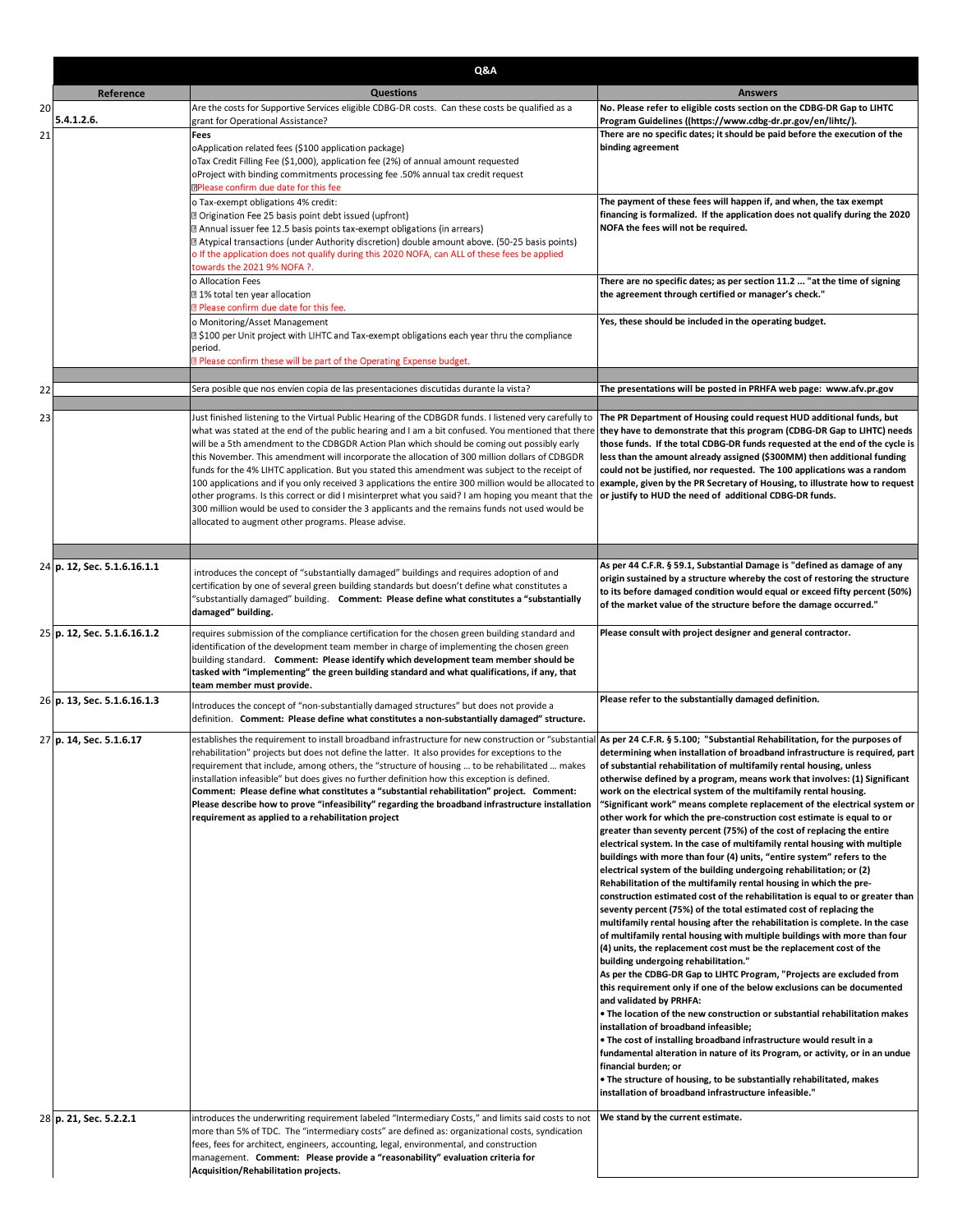| Q&A                                               |                                                                                                                                                                                                                                                                                                                                                                                                                                                                                                                                                                              |                                                                                                                                                                                                                                                                                                                                                                                                                                                                                                                                                                                                                                                                                                                                                                                                                                                                                                                                                                                                           |  |
|---------------------------------------------------|------------------------------------------------------------------------------------------------------------------------------------------------------------------------------------------------------------------------------------------------------------------------------------------------------------------------------------------------------------------------------------------------------------------------------------------------------------------------------------------------------------------------------------------------------------------------------|-----------------------------------------------------------------------------------------------------------------------------------------------------------------------------------------------------------------------------------------------------------------------------------------------------------------------------------------------------------------------------------------------------------------------------------------------------------------------------------------------------------------------------------------------------------------------------------------------------------------------------------------------------------------------------------------------------------------------------------------------------------------------------------------------------------------------------------------------------------------------------------------------------------------------------------------------------------------------------------------------------------|--|
| Reference                                         | <b>Questions</b>                                                                                                                                                                                                                                                                                                                                                                                                                                                                                                                                                             | <b>Answers</b>                                                                                                                                                                                                                                                                                                                                                                                                                                                                                                                                                                                                                                                                                                                                                                                                                                                                                                                                                                                            |  |
| 29                                                | Background: The 5% of TDC limitation is expected to be too low for a rehabilitation project.<br>Rehabilitation projects typically have lower TDC's resulting from lower construction costs even<br>while their professional fees and legal expenses remain relatively comparable to new construction<br>projects. In fact, bond deals have unique developer legal fees related to the bond issuance.<br>Comment: Please explain whether the following costs are considered "intermediary costs."<br>Landscape Architect; Bank legal fees; Bank construction monitoring fees. | The three costs will be considered Intermediary costs                                                                                                                                                                                                                                                                                                                                                                                                                                                                                                                                                                                                                                                                                                                                                                                                                                                                                                                                                     |  |
| 30 p. 41, Sec. IV.1                               | this scoring criterion defines relevant developer experience as that garnered on similar projects in<br>Puerto Rico. Comment: Please include consideration for developer experience garnered on<br>similar projects in the United States                                                                                                                                                                                                                                                                                                                                     | We stand by our current criteria.                                                                                                                                                                                                                                                                                                                                                                                                                                                                                                                                                                                                                                                                                                                                                                                                                                                                                                                                                                         |  |
| 31                                                | Favor déjenme saber si tendrán disponible la grabación de la teleconferencia de hoy y si la tendrán<br>traducida en inglés en un escrito                                                                                                                                                                                                                                                                                                                                                                                                                                     | 1st part: the PRHFA webpage has a link with the recording of the public<br>hearing - 2nd part: not at this moment                                                                                                                                                                                                                                                                                                                                                                                                                                                                                                                                                                                                                                                                                                                                                                                                                                                                                         |  |
| 32 p. vii Foreword<br>33 p. 2 Sec. 3.1            | Is there a nonprofit set-aside under CDBG-DR, similar to other CDBG and CDBG-DR programs?<br>Define "vulnerable population" and "young family sectors"                                                                                                                                                                                                                                                                                                                                                                                                                       | The CDBG-DR Gap to LIHTC Program will not provide set-asides.<br>Please refer to the Puerto Rico State Housing Plan.                                                                                                                                                                                                                                                                                                                                                                                                                                                                                                                                                                                                                                                                                                                                                                                                                                                                                      |  |
| 34 p. 6 Sec. 5.1                                  | Consider inserting "9%" in the first sentence before "Tax Credits, the 4% Tax Credits, and CDBG-DR<br>funding".                                                                                                                                                                                                                                                                                                                                                                                                                                                              | This cycle does not include 9% LIHTC                                                                                                                                                                                                                                                                                                                                                                                                                                                                                                                                                                                                                                                                                                                                                                                                                                                                                                                                                                      |  |
| 35 p. 7, Sec. 5.1.1.10                            | Municipal governments have limited their operations due to the COVID-19 pandemic. If a project is<br>unable to obtain an unqualified endorsement signed by the Mayor or an authorized representative,<br>what documentation will the PRHFA accept as a substitute?                                                                                                                                                                                                                                                                                                           | This is a specific requirement of section 42; we will accept with submittal of<br>the application evidence of your request of the municipal endorsement,<br>but the final letter should be filed within 30 days of submitting the<br>application.                                                                                                                                                                                                                                                                                                                                                                                                                                                                                                                                                                                                                                                                                                                                                         |  |
| 36 p. 9, Sec. 5.1.6.3                             | Is the Notification of Approval for Construction Permit and/or evidence of the construction<br>payment filing being valid to fulfill the construction permit submission requirement?                                                                                                                                                                                                                                                                                                                                                                                         | Yes, be advised that the final construction permit is required for closing.                                                                                                                                                                                                                                                                                                                                                                                                                                                                                                                                                                                                                                                                                                                                                                                                                                                                                                                               |  |
| 37 p. 11, 12<br>Sec. 5.1.4;<br>5.1.6.15           | Agency requires architect have a professional liability in the amount of no less than 10% of the<br>estimated construction contract. Is this required at the time of submission of the application, or can<br>architect provide current coverage and certify he will obtain fulfill the agency's requirement if the<br>project is approved the funds? Fulfillment of this requirement, as disclosed, during an application<br>process can be burdensome.                                                                                                                     | The professional liability will be required at grant closing; at the application<br>stage a commitment to obtain the professional liability insurance from the<br>designer will suffice.                                                                                                                                                                                                                                                                                                                                                                                                                                                                                                                                                                                                                                                                                                                                                                                                                  |  |
| 38 p. 11,12,15 Sec.5.1.4;<br>5.1.6.15; 5.1.6.18.2 | Section 5.1.4 states General Contractor payment, performance and surety bond should be for no<br>less than 50% of value of the construction contract, however, Section 5.1.6.15 and 5.1.6.18.2 state<br>100%. Confirm the correct information. Also confirm a surety company Letter of Intent suffice this<br>item. Fulfillment of this requirement, as disclosed, during an application process can be<br>burdensome.                                                                                                                                                       | Noted and amended, it should read 100% on both sections                                                                                                                                                                                                                                                                                                                                                                                                                                                                                                                                                                                                                                                                                                                                                                                                                                                                                                                                                   |  |
| 39 p. 23, Sec. 5.2.3.1.1                          | Are relocation expenses a CDBG-DR allowable expenditure?                                                                                                                                                                                                                                                                                                                                                                                                                                                                                                                     | Yes. Please refer to the CDBG-DR Gap to LIHTC Program Guidelines.                                                                                                                                                                                                                                                                                                                                                                                                                                                                                                                                                                                                                                                                                                                                                                                                                                                                                                                                         |  |
| 40 p. 25 Sec. 5.2.3.2                             | Define "contingency fees".<br>Urban Area - Please confirm if the FFIEC Census Report to be used is 2015 or the most recent?                                                                                                                                                                                                                                                                                                                                                                                                                                                  | Construction Contingency.<br>Please refer the question to the agencies cited on this section.                                                                                                                                                                                                                                                                                                                                                                                                                                                                                                                                                                                                                                                                                                                                                                                                                                                                                                             |  |
| 41 p. 33 Sec. I.1<br>42 p. 34 Sec. I.2.2          | Targeted - Please consider extending amenities for special needs population, similar to desirable<br>activities (criterion 1.2.1). Example: include under single headed households "Public or licensed<br>elementary, middle or high school".                                                                                                                                                                                                                                                                                                                                | That criteria is under section I.2.1                                                                                                                                                                                                                                                                                                                                                                                                                                                                                                                                                                                                                                                                                                                                                                                                                                                                                                                                                                      |  |
| 43 p. 38 Sec. II.7                                | Construction Readiness - What is the applicable scoring if requesting Tax Credits and CDBG-DR?                                                                                                                                                                                                                                                                                                                                                                                                                                                                               | Noted and amended, it should read LIHTC and/or CDBG-DR                                                                                                                                                                                                                                                                                                                                                                                                                                                                                                                                                                                                                                                                                                                                                                                                                                                                                                                                                    |  |
| 44 p.39 Sec. III.2                                | Targeted Units - Please include homeless population, as criterion I.2.2 includes homeless<br>population amenities. Clearly define "special population" and "vulnerable population" stated in<br>Section 3.1.                                                                                                                                                                                                                                                                                                                                                                 | Noted and added                                                                                                                                                                                                                                                                                                                                                                                                                                                                                                                                                                                                                                                                                                                                                                                                                                                                                                                                                                                           |  |
| 45 p. 40 Sec. III.4<br>46 p. 41 Sec. V.1          | Term - There is a discrepancy between the description of the Criterion and the Scoring.<br>Funds Leveraging - There is a discrepancy between the description of the Criterion and the Scoring.                                                                                                                                                                                                                                                                                                                                                                               | Amended; should read up to 6 points<br>Amended; should read up to 5 points                                                                                                                                                                                                                                                                                                                                                                                                                                                                                                                                                                                                                                                                                                                                                                                                                                                                                                                                |  |
| 47 p. 43 Sec. VI.1                                | Supporting Services - There is a discrepancy between the description of the Criterion and the<br>Scoring.                                                                                                                                                                                                                                                                                                                                                                                                                                                                    | Amended; should read up to 4 points                                                                                                                                                                                                                                                                                                                                                                                                                                                                                                                                                                                                                                                                                                                                                                                                                                                                                                                                                                       |  |
| 48 p. 52 Sec. 9<br><b>DEVELOPER</b>               | What are the tax-exempt financing terms and when will they be made available to the applicants?<br>\$<br><b>PURCHASER OF THE</b><br><b>PRHFA</b><br><b>EXEMPT</b><br><b>OBLIGATIONS</b><br><b>Exempt</b><br>Loan<br><b>Obligations</b><br><b>Agreement</b>                                                                                                                                                                                                                                                                                                                   | The tax exempt financing is one where the PRHFA serves as a conduit and<br>the financial terms, such as the interests, maturity, collateral requirements,<br>events of defaults and other terms typically included in a loan agreement<br>with a developer will be the terms negotiated between the developer and<br>the financial institution that purchases the direct exempt obligations to<br>issued by the PRHFA. See Figure 1 for a visual representation of how the<br>conduit transaction works. These terms need to be approved also by the<br>PRHFA and the Puerto Rico Fiscal Agency and Financial Advisory Authority<br>(AAFAF) as the PRHFA's fiscal agent.<br>In addition to those terms negotiated between the developer and the<br>financial institution purchasing the tax exempt obligations described above,<br>the debt financing must comply with certain requirements under Section<br>103 of the U.S. Internal Revenue Code of 1986, as amended (the "IRS<br>Code") which include: |  |
|                                                   | <b>Figure 1</b>                                                                                                                                                                                                                                                                                                                                                                                                                                                                                                                                                              |                                                                                                                                                                                                                                                                                                                                                                                                                                                                                                                                                                                                                                                                                                                                                                                                                                                                                                                                                                                                           |  |
|                                                   |                                                                                                                                                                                                                                                                                                                                                                                                                                                                                                                                                                              |                                                                                                                                                                                                                                                                                                                                                                                                                                                                                                                                                                                                                                                                                                                                                                                                                                                                                                                                                                                                           |  |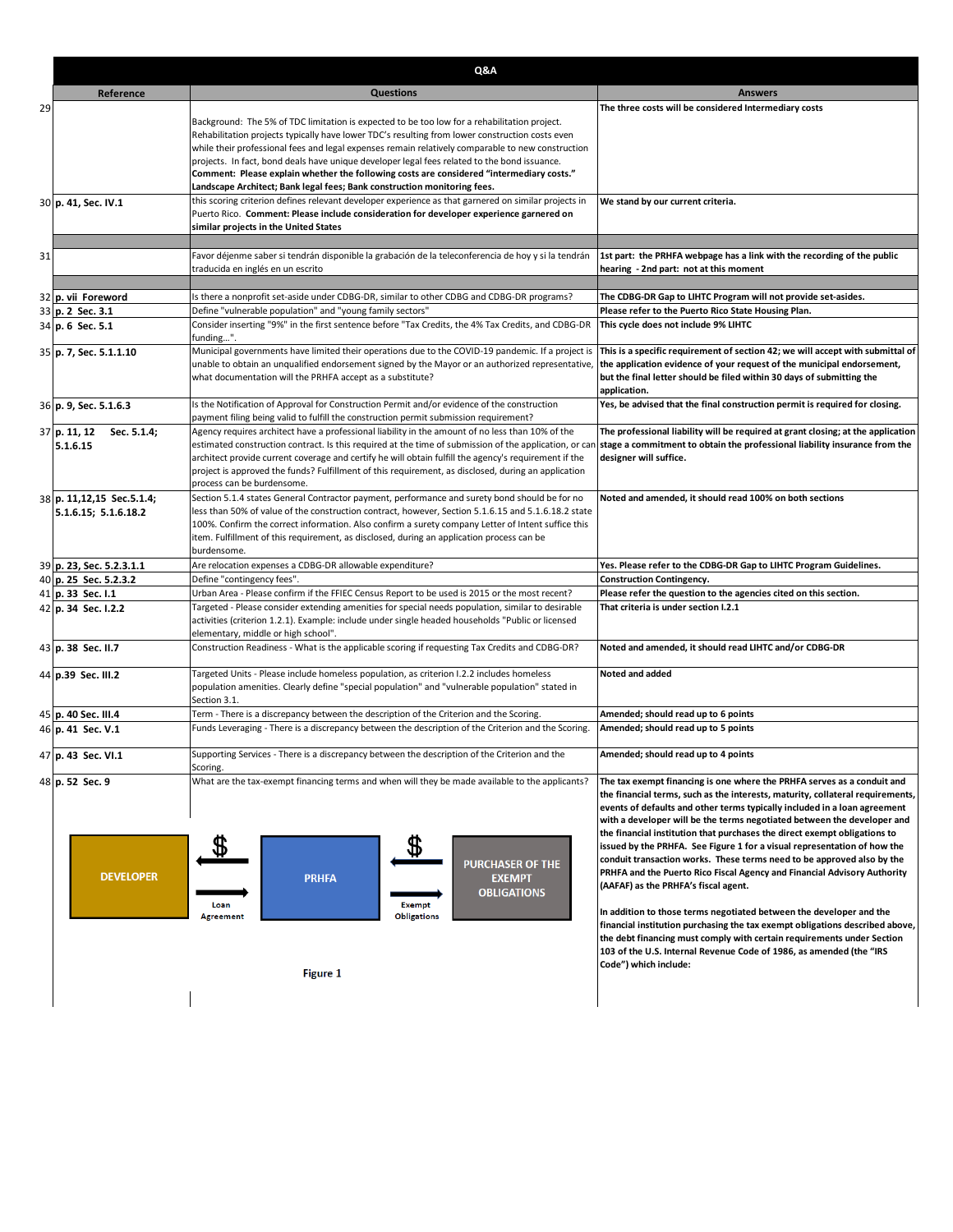| Q&A                                                                      |                                                                                                                                                                                                                                                                                                                                                                                                                                                                                                                                                                                                                                                                                                                                          |                                                                                                                                                                                                                                                                                                                                                                                                                                                                                                                                                                                                                                                                                                                                                                                                                                                                                                                                                                                                                                                                                                                                                                                                                                                                                                                                                                                                        |
|--------------------------------------------------------------------------|------------------------------------------------------------------------------------------------------------------------------------------------------------------------------------------------------------------------------------------------------------------------------------------------------------------------------------------------------------------------------------------------------------------------------------------------------------------------------------------------------------------------------------------------------------------------------------------------------------------------------------------------------------------------------------------------------------------------------------------|--------------------------------------------------------------------------------------------------------------------------------------------------------------------------------------------------------------------------------------------------------------------------------------------------------------------------------------------------------------------------------------------------------------------------------------------------------------------------------------------------------------------------------------------------------------------------------------------------------------------------------------------------------------------------------------------------------------------------------------------------------------------------------------------------------------------------------------------------------------------------------------------------------------------------------------------------------------------------------------------------------------------------------------------------------------------------------------------------------------------------------------------------------------------------------------------------------------------------------------------------------------------------------------------------------------------------------------------------------------------------------------------------------|
| Reference                                                                | <b>Questions</b>                                                                                                                                                                                                                                                                                                                                                                                                                                                                                                                                                                                                                                                                                                                         | <b>Answers</b>                                                                                                                                                                                                                                                                                                                                                                                                                                                                                                                                                                                                                                                                                                                                                                                                                                                                                                                                                                                                                                                                                                                                                                                                                                                                                                                                                                                         |
|                                                                          |                                                                                                                                                                                                                                                                                                                                                                                                                                                                                                                                                                                                                                                                                                                                          | 1. At least 95% of the proceeds from the tax exempt obligations must be<br>used to pay for or reimburse so called "good costs." These are costs that<br>are incurred after the project has been "induced" with a resolution from<br>the PRHFA as the governmental issuing agency. Conversely, no more than<br>5% of the proceeds may be used for "bad costs," (costs incurred before the<br>inducement) or non-residential costs (e.g., commercial space). Also, only<br>up to 25% of the debt can be used to pay for acquisition costs, and the debt<br>funding used for the cost of issuance of the obligations is limited to 2%.<br>2. To qualify for an allocation of 4% Low-income Housing Tax Credits, 50%<br>or more of the project's aggregate basis (depreciable costs plus land) must<br>be funded by the tax exempt obligations during construction.                                                                                                                                                                                                                                                                                                                                                                                                                                                                                                                                        |
|                                                                          |                                                                                                                                                                                                                                                                                                                                                                                                                                                                                                                                                                                                                                                                                                                                          | 3. The IRS Code establishes certain ongoing requirements that must be met<br>subsequent to the issuance of the tax exempt obligations in order that<br>interest on the tax exempt obligation be and remain excluded from gross<br>income under Section 103 of the IRS Code. These requirements include,<br>but are not limited to, requirements relating to use and expenditure of<br>gross proceeds of the tax exempt obligation, yield and other restrictions on<br>investments of gross proceeds, and the arbitrage rebate requirement that<br>certain excess earnings on gross proceeds be rebated to the Federal<br>government. Noncompliance with such requirements may cause interest<br>on the tax exempt obligation to become included in gross income for<br>Federal income tax purposes retroactive to their issue date, irrespective of<br>the date on which such noncompliance occurs or is discovered. The PRHFA<br>and the developers will covenant to comply with certain applicable<br>requirements of the IRS Code to assure the exclusion of interest on the tax<br>exempt obligation from gross income under Section 103 of the IRS Code.<br>The PRHFA and the developers will each deliver its Tax Certificate<br>concurrently with the issuance of the tax exempt obligations, which will<br>contain provisions relating to compliance with the requirements of the IRS<br>Code. |
| 49 p.54 Sec. 11.1.2                                                      | Can the 2% fee for nonprofit entities be divided into two payments? i.e. 1% due at submission of<br>application and 1% due at notification of the Initial Determination Letter. Further, please consider<br>similar wording included in the 2013 QAP for the return of the fees for nonprofit entities<br>"Notwithstanding the foregoing, any case not awarded with a reservation of credits will have one<br>half (1/2) of its deposit returned and the other one half (1/2) will be charged as Authority<br>compensation for evaluation time expended"                                                                                                                                                                                 | Yes, we will amend the QAP and include your suggestions                                                                                                                                                                                                                                                                                                                                                                                                                                                                                                                                                                                                                                                                                                                                                                                                                                                                                                                                                                                                                                                                                                                                                                                                                                                                                                                                                |
| 50 p. 55 Sec. 11.3.3                                                     | Asset Monitoring Fee - Consider reducing the fee amount, as it may be burdensome. Puerto Rico's<br>Maximum Income limits and Maximum Rents under federal rental housing programs had been<br>declining during recent years although utilities keep rinsing, making extremely difficult the long<br>term viability of rental housing projects for low-income families. An additional \$8 monthly<br>monitoring fee per unit can make a project unfeasible.                                                                                                                                                                                                                                                                                | We stand by this requirement                                                                                                                                                                                                                                                                                                                                                                                                                                                                                                                                                                                                                                                                                                                                                                                                                                                                                                                                                                                                                                                                                                                                                                                                                                                                                                                                                                           |
| 51 5.1.1.6 Audited Financial<br><b>Statements (juridical</b><br>persons) | This section requires audited financial statements within six (6) months of the application. Usually<br>the owner and the Managing Member entities are of new creation that have not yet started<br>operations. a) Would it be acceptable to submit a letter from a Certified Public Accountant<br>certifying that the entity has not yet started operations instead of submitting a financial statement<br>of \$0? b) The standard in the industry is to perform annual audits in accordance to the tax period of<br>each entity. Would it be possible to submit the audited financials of the latest tax year and submit<br>internal interim financial statements for a period within six months of the submission of the<br>proposal? | a) CPA letter is already accepted; please refer to the last sentence of this<br>section; b) Yes, you may submit the most recent audited statements along<br>with interim statements to fulfill the six month requirement.                                                                                                                                                                                                                                                                                                                                                                                                                                                                                                                                                                                                                                                                                                                                                                                                                                                                                                                                                                                                                                                                                                                                                                              |
| 52 5.1.3 Certification Letter of                                         | Are we allowed to request this letter at this time, or do we have to wait until a specific time prior to Yes, you can request the letter.                                                                                                                                                                                                                                                                                                                                                                                                                                                                                                                                                                                                |                                                                                                                                                                                                                                                                                                                                                                                                                                                                                                                                                                                                                                                                                                                                                                                                                                                                                                                                                                                                                                                                                                                                                                                                                                                                                                                                                                                                        |
| Compliance<br>53 5.1.6.10 Noise Study                                    | the due date of the proposal?<br>If the project is not located within 1,000 feet of a major noise source, would a certification from the Yes, a certification from architect/engineer regarding this matter will                                                                                                                                                                                                                                                                                                                                                                                                                                                                                                                         |                                                                                                                                                                                                                                                                                                                                                                                                                                                                                                                                                                                                                                                                                                                                                                                                                                                                                                                                                                                                                                                                                                                                                                                                                                                                                                                                                                                                        |
| 54 5.1.6.30 Capital Needs<br><b>Assessment (CNA)</b>                     | architect or an engineer suffice?<br>For projects financed by Rural Development, they (RD), require specific qualified vendors for the<br>performance of this report, which are all US entities. This Agency has specific instructions regarding<br>the performance and the structure of this report. a) May we use this report to comply with this<br>requirement even though it is a US entity? b) If it's not signed by a Professional Engineer, may we<br>include this report with a separate certification from a Professional Engineer duly licensed in P.R.<br>certifying that they agree with the improvements proposed in the CNA report?                                                                                       | sufficient.<br>The C.N.A. prepared for RD could be accepted only if it complies with all<br>the requirements listed in this section of the QAP. If not, you will need to<br>prepared a new C.N.A. as required in the QAP                                                                                                                                                                                                                                                                                                                                                                                                                                                                                                                                                                                                                                                                                                                                                                                                                                                                                                                                                                                                                                                                                                                                                                               |
| 55 5.1.6.30.9 Accessibility<br>Inspection                                | Please advise if the Professional Engineer certifying the structural accessibility may also be used for Please consult with the project designer.<br>the certification mentioned above (Section 5.1.6.30)?                                                                                                                                                                                                                                                                                                                                                                                                                                                                                                                               |                                                                                                                                                                                                                                                                                                                                                                                                                                                                                                                                                                                                                                                                                                                                                                                                                                                                                                                                                                                                                                                                                                                                                                                                                                                                                                                                                                                                        |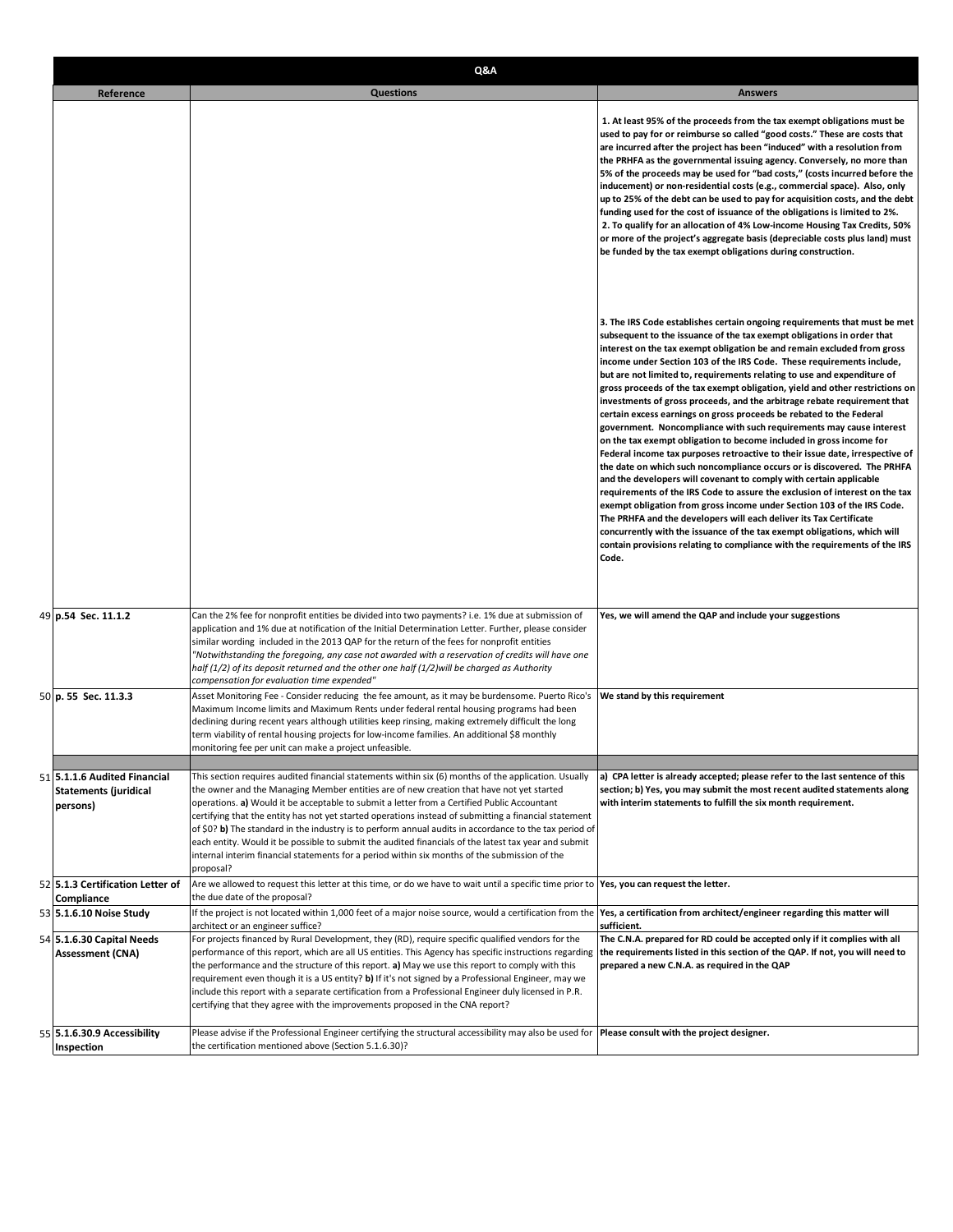|    |                                                                | Q&A                                                                                                                                                                                                                                                                                                                                                                                                                                                                                                                                                                                                                                                                                                                                                                                                                                                                                                                                                                                                                                                                                                                                                                                                                                                                                                            |                                                                                                                                                                                                                                                                                                                                                                                                                                                                                                                                                                                                                                                                                                                                                                                                                                                                                                                                                                                                                                                                                                                                                                                                                                                                                                                                                                                                                                                                                                                                                                                                                                                                                                                                                                                                                                                                                                                                                                                                                                                                            |
|----|----------------------------------------------------------------|----------------------------------------------------------------------------------------------------------------------------------------------------------------------------------------------------------------------------------------------------------------------------------------------------------------------------------------------------------------------------------------------------------------------------------------------------------------------------------------------------------------------------------------------------------------------------------------------------------------------------------------------------------------------------------------------------------------------------------------------------------------------------------------------------------------------------------------------------------------------------------------------------------------------------------------------------------------------------------------------------------------------------------------------------------------------------------------------------------------------------------------------------------------------------------------------------------------------------------------------------------------------------------------------------------------|----------------------------------------------------------------------------------------------------------------------------------------------------------------------------------------------------------------------------------------------------------------------------------------------------------------------------------------------------------------------------------------------------------------------------------------------------------------------------------------------------------------------------------------------------------------------------------------------------------------------------------------------------------------------------------------------------------------------------------------------------------------------------------------------------------------------------------------------------------------------------------------------------------------------------------------------------------------------------------------------------------------------------------------------------------------------------------------------------------------------------------------------------------------------------------------------------------------------------------------------------------------------------------------------------------------------------------------------------------------------------------------------------------------------------------------------------------------------------------------------------------------------------------------------------------------------------------------------------------------------------------------------------------------------------------------------------------------------------------------------------------------------------------------------------------------------------------------------------------------------------------------------------------------------------------------------------------------------------------------------------------------------------------------------------------------------------|
|    | Reference                                                      | <b>Questions</b>                                                                                                                                                                                                                                                                                                                                                                                                                                                                                                                                                                                                                                                                                                                                                                                                                                                                                                                                                                                                                                                                                                                                                                                                                                                                                               | <b>Answers</b>                                                                                                                                                                                                                                                                                                                                                                                                                                                                                                                                                                                                                                                                                                                                                                                                                                                                                                                                                                                                                                                                                                                                                                                                                                                                                                                                                                                                                                                                                                                                                                                                                                                                                                                                                                                                                                                                                                                                                                                                                                                             |
|    | 56 5.1.8 Commitment Letter<br>from RD                          | This section requires a commitment letter from RD indicating available funding. It would be biased<br>to request a "Commitment Letter" for projects receiving RD funds, because RD does not issue<br>commitment letters for any projects as the private banks do, unless a complete package is<br>submitted including confirmation of all available sources, which includes at least a Binding<br>Commitment for the Low Income Housing Tax Credits (LIHTC). That means that if a binding<br>commitment of LIHTC does not exist, they are not able to issue a commitment letter. If PRHFA is<br>not able to consider a proposal that doesn't have that commitment letter, then all RD financed<br>projects will be automatically excluded from the possibility of obtaining Tax Credits. RD is only able<br>to submit a letter specifying that they are willing to evaluate proposals requesting some type of<br>funding. This information can be confirmed with the local RD office. Usually, the funding of RD only<br>represents the assumption of the outstanding balance on the date of closing under new terms<br>which don't represent a request of additional funding. a) Would it be possible to make an<br>agreement between PRHFA and RD with the wording that may be accepted for these proposals? | A letter from RD stating that they will evaluate your proposal will suffice.                                                                                                                                                                                                                                                                                                                                                                                                                                                                                                                                                                                                                                                                                                                                                                                                                                                                                                                                                                                                                                                                                                                                                                                                                                                                                                                                                                                                                                                                                                                                                                                                                                                                                                                                                                                                                                                                                                                                                                                               |
|    | 57 5.2.1 Description                                           | This Section specifies that "Project claiming tax exemptions must present written evidence". For<br>acquisition transactions, it is not possible to obtain written evidence of property tax exemption<br>until the property is acquired, therefore, it is not possible until the completion of the transaction. a)<br>Please advise if a copy of the law that provides the exemption of Section 515 projects or a<br>certification from the Municipality in which the projects is located be sufficient to comply with this<br>requirement?                                                                                                                                                                                                                                                                                                                                                                                                                                                                                                                                                                                                                                                                                                                                                                    | A written statement will be sufficient.                                                                                                                                                                                                                                                                                                                                                                                                                                                                                                                                                                                                                                                                                                                                                                                                                                                                                                                                                                                                                                                                                                                                                                                                                                                                                                                                                                                                                                                                                                                                                                                                                                                                                                                                                                                                                                                                                                                                                                                                                                    |
|    | 58 5.2.2.1 Intermediary Costs                                  | With the requirements established in the QAP and the CDBG-DR regulations, the cost of<br>professional fees required for this complex transaction are very likely to exceed 5% of Total<br>Development Costs. This limit should be increased to at least 7%. a) I assume that the excess, if<br>any, is permissible but shall be deducted from the qualified basis. Please confirm if this is correct?                                                                                                                                                                                                                                                                                                                                                                                                                                                                                                                                                                                                                                                                                                                                                                                                                                                                                                          | We stand by the current estimate.                                                                                                                                                                                                                                                                                                                                                                                                                                                                                                                                                                                                                                                                                                                                                                                                                                                                                                                                                                                                                                                                                                                                                                                                                                                                                                                                                                                                                                                                                                                                                                                                                                                                                                                                                                                                                                                                                                                                                                                                                                          |
|    | 59 5.2.2.3 General Contractor<br><b>Maximum Charges</b>        | Profit (6%), Overhead (2%), GC (6%). Having a respectable team of engineers to comply with the<br>requirements established in the LIHTC and CDBG-DR programs, requires the selection of<br>experienced professionals in the industry, which costs are usually above these percentages. a)<br>Please advise if it is possible for the cost of the contractor to exceed these percentages and the<br>excess deducted from the qualified basis?                                                                                                                                                                                                                                                                                                                                                                                                                                                                                                                                                                                                                                                                                                                                                                                                                                                                   | These are PRHFA and HUD standards. Any excess will be deducted from<br>basis and will not be considered for CDBG-DR                                                                                                                                                                                                                                                                                                                                                                                                                                                                                                                                                                                                                                                                                                                                                                                                                                                                                                                                                                                                                                                                                                                                                                                                                                                                                                                                                                                                                                                                                                                                                                                                                                                                                                                                                                                                                                                                                                                                                        |
|    | 60 5.2.3.3 Acquisition Costs                                   | Please elaborate on the meaning of this item: "in the case of a municipal and/or governmental<br>seller, the cost of rehabilitation already incurred on properties not yet placed in service".                                                                                                                                                                                                                                                                                                                                                                                                                                                                                                                                                                                                                                                                                                                                                                                                                                                                                                                                                                                                                                                                                                                 | Previously incurred rehabilition costs of an on-going municipal or<br>government properities will be added to the property acquisition costs.                                                                                                                                                                                                                                                                                                                                                                                                                                                                                                                                                                                                                                                                                                                                                                                                                                                                                                                                                                                                                                                                                                                                                                                                                                                                                                                                                                                                                                                                                                                                                                                                                                                                                                                                                                                                                                                                                                                              |
|    | 61 5.4.2 Point Scoring                                         | a. II.6 - Cost Containment - The benchmark for rehabilitation should be increased to at least<br>\$225,000. In addition to the general increase in construction costs after Hurricane Maria, there are<br>other factors and/or new regulations that affect total development costs that will cause total<br>development costs in a major rehabilitation to much likely exceed \$165,000 such as: i. Accessibility<br>improvements (usually involves a significant amount of demolition and reconstruction, in both the<br>project site and within the units) ii. 2018 Construction Code iii. Green Building Standards iv. CDBG-<br>DR requirements v. Additional reserves required by investors to be able to invest in P.R. vi.<br>Incidental costs related to COVIC-19                                                                                                                                                                                                                                                                                                                                                                                                                                                                                                                                       | We stand by the current estimate.                                                                                                                                                                                                                                                                                                                                                                                                                                                                                                                                                                                                                                                                                                                                                                                                                                                                                                                                                                                                                                                                                                                                                                                                                                                                                                                                                                                                                                                                                                                                                                                                                                                                                                                                                                                                                                                                                                                                                                                                                                          |
| 62 |                                                                | <b>b.</b> II.6 i. The construction estimate prepared by a third party should be a certification of the costs<br>proposed by the contractor or a separate estimate?                                                                                                                                                                                                                                                                                                                                                                                                                                                                                                                                                                                                                                                                                                                                                                                                                                                                                                                                                                                                                                                                                                                                             | It should be a certification validating the contractor's estimate.                                                                                                                                                                                                                                                                                                                                                                                                                                                                                                                                                                                                                                                                                                                                                                                                                                                                                                                                                                                                                                                                                                                                                                                                                                                                                                                                                                                                                                                                                                                                                                                                                                                                                                                                                                                                                                                                                                                                                                                                         |
| 63 |                                                                | c. V.6-Operatinf Expenses i. As per prior experience, investors are requiring to underwrite project<br>operating expenses in the surroundings of \$4,000 per unit, principally considering the huge<br>increase in insurance and other costs after Hurricanes Irma and Maria, and the increase in<br>operating costs related to the maintenance of the additional equipment and structures required by<br>applicable regulations. The PUPA should be increased to an amount more in line with the investor's<br>requirements.                                                                                                                                                                                                                                                                                                                                                                                                                                                                                                                                                                                                                                                                                                                                                                                  | We stand by the current estimate.                                                                                                                                                                                                                                                                                                                                                                                                                                                                                                                                                                                                                                                                                                                                                                                                                                                                                                                                                                                                                                                                                                                                                                                                                                                                                                                                                                                                                                                                                                                                                                                                                                                                                                                                                                                                                                                                                                                                                                                                                                          |
|    | 64 9 - Projects Financed with<br><b>Tax Exempt Obligations</b> | a. During the Public Hearing it was mentioned that the developer must provide the guarantee for<br>the tax-exempt debt issued by the PRHFA and that a loan agreement should exist between both<br>parties, but all the terms would be established by the third party-lender. i. Does this mean that the<br>developer will have a loan agreement with the third-party lender and another agreement with<br>PRHFA? Please advise how this would work?                                                                                                                                                                                                                                                                                                                                                                                                                                                                                                                                                                                                                                                                                                                                                                                                                                                            | The tax exempt obligations to be issued by the PRHFA shall be non-<br>recourse obligations of the PRHFA which means that each series of the tax<br>exempt obligations is payable exclusively by the developer through the<br>terms of the corresponding loan agreement. See Figure 1. The developer<br>shall inter into a loan agreement with the PRHFA, whose terms will mirror<br>the terms of the tax exempt obligation issued to the financial institution<br>purchasing the tax exempt obligations. The debt obligations of the<br>developer shall be dictated by the loan agreement with the PRHFA and<br>there is no other loan agreement with the financial institution purchasing<br>the tax exempt obligations issued by the PRHFA. In other words, the<br>financial institution purchasing the tax exempt obligations issued by the<br>PRHFA is providing funding to the PRHFA in order for the PRHFA to loan the<br>proceeds to the developer. Putting the PRHFA in the middle of the<br>transaction as a conduit is important in order to issue tax exempt<br>obligations that generate the 4% tax credits. A direct loan from the<br>financial institution to the developer would not qualify as a tax exempt<br>obligation and therefore would not qualify for the 4% tax credits.<br>It is important to point out that the tax exempt obligations issued by the<br>PRHFA do not constitute a debt, obligation or a pledge of the credit of the<br>Government of Puerto Rico or any of its agencies, public corporations,<br>municipalities, or political subdivisions, other than the PRHFA as a limited<br>non-recourse obligor, and neither the Government of Puerto Rico nor any<br>of its agencies, public corporations, municipalities or instrumentalities,<br>other than the PRHFA as a limited non-recourse obligor, shall be liable for<br>the payment of the tax exempt obligations. As limited non-recourse<br>obligations of the PRHFA, they are payable exclusively by the developer<br>through the terms of the corresponding loan agreement |
| 65 |                                                                | Comment: Threshold Criteria should include: i) minimum developer tax credit experience; ii)<br>minimum property management tax credit experience; and iii) minimum square footages by                                                                                                                                                                                                                                                                                                                                                                                                                                                                                                                                                                                                                                                                                                                                                                                                                                                                                                                                                                                                                                                                                                                          | We stand by our current criteria, which was determined by previous<br>experiences.                                                                                                                                                                                                                                                                                                                                                                                                                                                                                                                                                                                                                                                                                                                                                                                                                                                                                                                                                                                                                                                                                                                                                                                                                                                                                                                                                                                                                                                                                                                                                                                                                                                                                                                                                                                                                                                                                                                                                                                         |
|    |                                                                | bedroom size.                                                                                                                                                                                                                                                                                                                                                                                                                                                                                                                                                                                                                                                                                                                                                                                                                                                                                                                                                                                                                                                                                                                                                                                                                                                                                                  |                                                                                                                                                                                                                                                                                                                                                                                                                                                                                                                                                                                                                                                                                                                                                                                                                                                                                                                                                                                                                                                                                                                                                                                                                                                                                                                                                                                                                                                                                                                                                                                                                                                                                                                                                                                                                                                                                                                                                                                                                                                                            |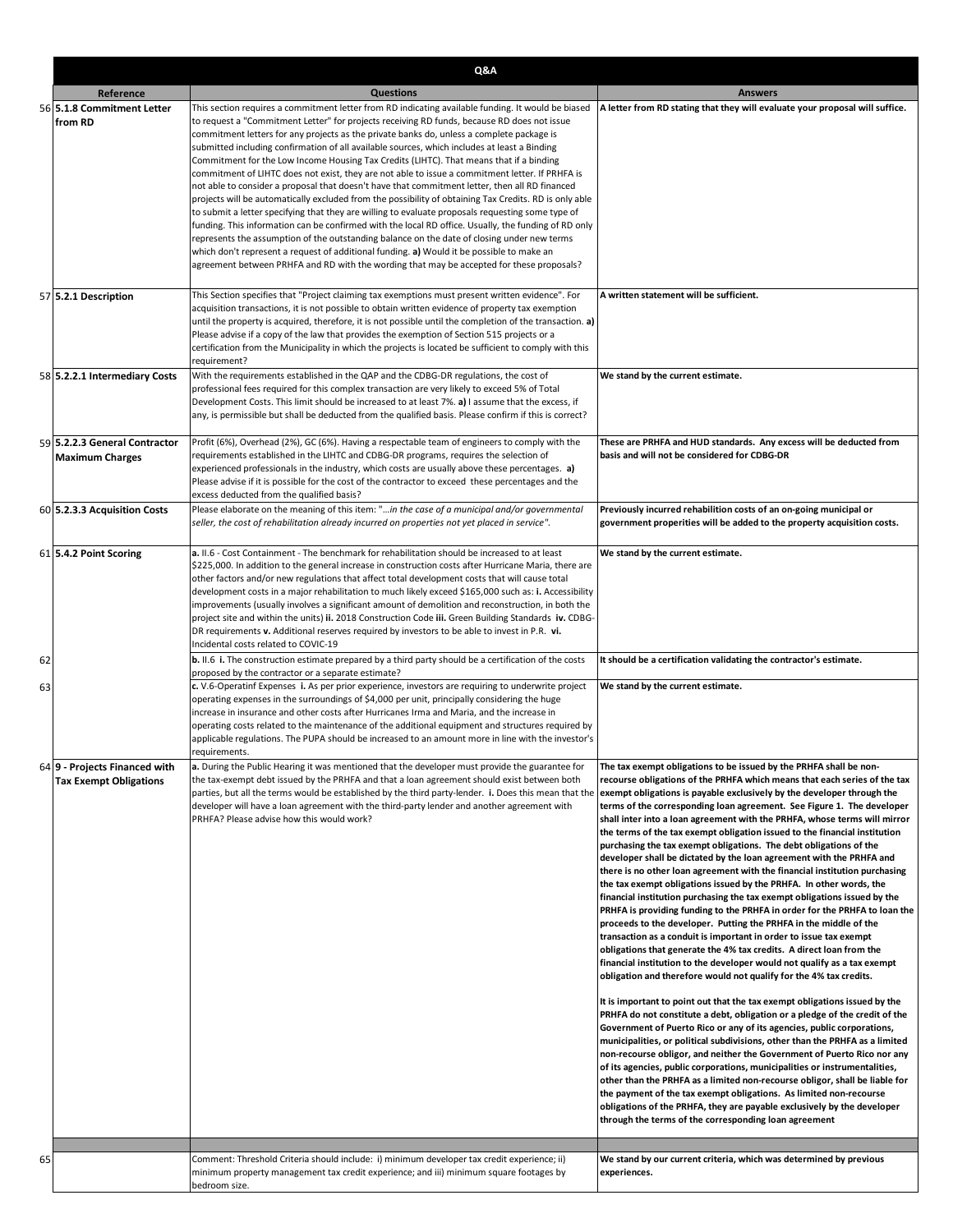| Q&A                                      |                                                                                                                                                                                                                                                       |                                                                                                                                                           |
|------------------------------------------|-------------------------------------------------------------------------------------------------------------------------------------------------------------------------------------------------------------------------------------------------------|-----------------------------------------------------------------------------------------------------------------------------------------------------------|
| Reference                                | <b>Questions</b>                                                                                                                                                                                                                                      | <b>Answers</b>                                                                                                                                            |
| 66 5.1.1.8                               | Comment: The combined net worth minimum of \$1,000,000 should be based on the size of the<br>project. For example, 10% of total development costs.                                                                                                    | We stand by our current criteria, which was determined by previous<br>experiences.                                                                        |
| 67 5.1.6.4                               | Comment: The SHPO letter should not be required for new construction.                                                                                                                                                                                 | Is required for new construction and rehabilitation.                                                                                                      |
| 68 5.2.2.1 Intermediary Costs            | Comment: Limited to 5% of TDC, including A/E. It might be hard to achieve for some projects, since<br>A/E would often be up to 6-8% of hard costs for new construction project.                                                                       | We stand by the current estimate.                                                                                                                         |
| 69 5.2.2.2 Developer Fees                | Comment: The allowance of 15% is very generous. Requiring 1/3 of this could to be deferred could<br>reduce potential need for CDBG-DR to fill gaps.                                                                                                   | This is the HUD and LIHTC standard                                                                                                                        |
| 70 5.2.4.1 Vacancy Rate                  | Comment: We suggest lowering vacancy rate to 3% for contract units. Affordable housing projects<br>generally have vacancies well below said percent.                                                                                                  | This is the LIHTC standard                                                                                                                                |
| 71 5.4.2 Criterion II.6                  | Innovative Design (up to 5 points). The Authority favors projects that advance the Public Policy of                                                                                                                                                   | The line was eliminated                                                                                                                                   |
|                                          | Puerto Rico that seeks to identify, adopt and implement design, construction and rehabilitation                                                                                                                                                       |                                                                                                                                                           |
|                                          | standards and technologies that are appropriate for the island's climate, aimed at reducing<br>construction costs and promoting energy efficiency. Comment: This criteria is extremely                                                                |                                                                                                                                                           |
|                                          | subjective and does not provide any guidance of how the points will be earned.                                                                                                                                                                        |                                                                                                                                                           |
| 72 5.4.2 Criterion II.6                  | Cost Containment (up to 5 points) The Authority's total development cost for new construction                                                                                                                                                         | We stand by the current estimate.                                                                                                                         |
|                                          | averages close to \$346,000 for non-elderly units and \$285,000 for elderly; substantial                                                                                                                                                              |                                                                                                                                                           |
|                                          | rehabilitation averages close to \$165,000. Projects that demonstrate the capacity to effectively                                                                                                                                                     |                                                                                                                                                           |
|                                          | curb costs while complying with applicable standards, threshold requirements and minimum<br>scoring () Comment: Providing points for costs below current averages will encourage lower-                                                               |                                                                                                                                                           |
|                                          | quality, less sustainable housing.                                                                                                                                                                                                                    |                                                                                                                                                           |
| 73 5.4.2 Criterion III.2                 | Target Units (up to 3 points). A project will be awarded up to 3 points if it sets-aside the applicable                                                                                                                                               | As per the PR State Housing Plan added as Exhibit FF                                                                                                      |
|                                          | percentage of units for any of the following special populations categories identified in the Public                                                                                                                                                  |                                                                                                                                                           |
|                                          | Policy of Puerto Rico: elderly, single family, and young family sectors. Other special populations<br>that will be awarded these points are persons with HIV/AIDS, veterans and assisted living ()                                                    |                                                                                                                                                           |
|                                          | Comments: The term "young family sectors" needs to be defined.                                                                                                                                                                                        |                                                                                                                                                           |
|                                          |                                                                                                                                                                                                                                                       |                                                                                                                                                           |
| 74 5.4.2 Criterion III.3<br>Preservation | Comment: Criterion states project may earn up to 3 points but under Score it states the project<br>may earn up to 5 points.                                                                                                                           | <b>Noted and Amended</b>                                                                                                                                  |
| 75 5.4.2 Criterion III.4 Term            | Comment: Criterion states project may earn up to 3 points but under Score it states the project                                                                                                                                                       | <b>Noted and Amended</b>                                                                                                                                  |
| 76 5.4.2 Criterion IV.1                  | may earn up to 6 points.<br>Developer, General Partner or Managing Partner can demonstrate successful record and full                                                                                                                                 | We stand by our current criteria, which was determined by previous                                                                                        |
| <b>Experience</b>                        | compliance participating in same capacity in the development of tax credits projects, or other low-                                                                                                                                                   | experiences. Regarding the years of experience, it is not limited because                                                                                 |
|                                          | income housing programs, in Puerto Rico.<br>○ Comment: Requiring                                                                                                                                                                                      | compliance is a 15 to 30 yrs requirement that PRFHA Compliance Office                                                                                     |
|                                          | Puerto Rico experience may restrict or limit competition.<br>O Comment: Experience                                                                                                                                                                    | evaluates.                                                                                                                                                |
|                                          | should be limited to only the past 5 years.<br>○ Comment: Descriptions of how<br>the points will be awarded are unclear.                                                                                                                              |                                                                                                                                                           |
| 77 5.4.2 VI. 1 Supportive                | To advance the Public Policy of Puerto Rico to increase the provision supporting services by                                                                                                                                                          | <b>Noted and Amended</b>                                                                                                                                  |
| <b>Services</b>                          | integrating agencies that provide these services and coordinate their actions to support permanent                                                                                                                                                    |                                                                                                                                                           |
|                                          | housing for populations with special needs, any project might earn up to 5 points for sustaining a                                                                                                                                                    |                                                                                                                                                           |
|                                          | funding allocation for the provision of supportive services of the type: 1) authorized under a<br>federally subsidized grantee in competitive or demonstrative grants, or as a recipient of rental or                                                 |                                                                                                                                                           |
|                                          | operational assistance (i.e. CoC, VASH, GPD,SSVF, Veteran Per Diem, CDBG, 811, 202, HOPWA, FSS                                                                                                                                                        |                                                                                                                                                           |
|                                          | Program, etc.), or indirectly as sub grantee or provider, or by contracting the services of a sub-                                                                                                                                                    |                                                                                                                                                           |
|                                          | grantee or provider, of any state or municipally managed program (i.e.: ADFAN's CSGB, VRA's<br>Independent Living, ASSMCA's Homeless and Chronic Mental Health, ADFAN's Adult and Person                                                              |                                                                                                                                                           |
|                                          | with Disabilities Services, Medicaid's Home and Community-Based Service Waivers, among other);                                                                                                                                                        |                                                                                                                                                           |
|                                          | or 2) contracted for a certified Assisted Living facility authorized under Act 244-2003 ()                                                                                                                                                            |                                                                                                                                                           |
|                                          | Comment: Criterion states project may earn up to 5 points but under Score it states the project                                                                                                                                                       |                                                                                                                                                           |
|                                          | may earn up to 4 points.                                                                                                                                                                                                                              |                                                                                                                                                           |
| 78 General Comment                       | Redevelopment of properties that had previously provided subsidized housing should be addressed Noted, will be considered for future QAPs.<br>either through a set aside or additional evaluation points in Project Characteristics as well as adding |                                                                                                                                                           |
|                                          | it to the tie-breaking criteria.                                                                                                                                                                                                                      |                                                                                                                                                           |
|                                          |                                                                                                                                                                                                                                                       |                                                                                                                                                           |
| 79 11.1.4 page 54                        | Estamos asumiendo que el "Origination Issuer Fee" de las obligaciones exentas va a ser cubierta al                                                                                                                                                    | Existen algunas tarifas o gastos asociados a la emisión de las obligaciones                                                                               |
|                                          | cierre de la transacción simultáneamente con el pago de "Origination Fees" del banco a financiar.<br>En este momento esa cantidad es difícil de determinar y entendemos va a poder ser determinada                                                    | exentas que se pueden incluir como gastos de la emisión (costs of issuance)<br>y por tanto se pueden financiar como parte del financiamiento. Claro está, |
|                                          | con más certeza después de adjudicación. Además, entendemos que requerirlo como parte del                                                                                                                                                             | estos gastos de la emisión tienen que estar, como todos los otros gastos de                                                                               |
|                                          | "Application Package" es muy oneroso como gasto de "pre-development", lo cual pudiera incidir                                                                                                                                                         | la emisión, dentro del límite del 2% que se puede utilizar de la emisión                                                                                  |
|                                          | también con el cómputo del "95%/5% Good/Bad Cost Test" que requiere la reglamentación de la                                                                                                                                                           | para financiar los gastos de la emisión. Es correcto también que si estas                                                                                 |
|                                          | deuda exenta.                                                                                                                                                                                                                                         | tarifas o gastos se incurren en un periodo "pre-development" pudiera<br>incidir también con el cómputo del "95%/5% Good/Bad Cost Test" que                |
|                                          |                                                                                                                                                                                                                                                       | requiere la reglamentación de la deuda exenta.                                                                                                            |
|                                          |                                                                                                                                                                                                                                                       |                                                                                                                                                           |
| 80 5.1                                   | Is there a way to request waivers for any of the threshold items? We request a mechanism for<br>PRHFA at their discretion, to grant waivers of threshold items.                                                                                       | We only grant waivers for projects under set-asides                                                                                                       |
| 81 5.1.1.4                               | We request a shorter feasibility period of 15 years should be considered and withdrawals from                                                                                                                                                         | The feasibility period is equal to the compliance term with IRS                                                                                           |
|                                          | reserves should be allowed to show feasible operations. Given the low LIHTC rent caps and high                                                                                                                                                        |                                                                                                                                                           |
|                                          | insurance costs, deals without significant operating subsidy will have a very hard time meeting this                                                                                                                                                  |                                                                                                                                                           |
| 82 5.1.1.7                               | threshold requirement;<br>We request that this requirement should not apply for those developers that do not include natural                                                                                                                          | We stand by this requirement                                                                                                                              |
| 83 5.1.6.18                              | persons in their net worth determinations or guaranties;<br>There were additional point for exceeding the minimum ADA requirements to up to 20% in the                                                                                                | Not for this cycle                                                                                                                                        |
|                                          | previous QAP. Will you consider additional points for going beyond the 12% accessible units and                                                                                                                                                       |                                                                                                                                                           |
| 84 5.2.2.1                               | the 3% H/V units as set forth in the VCA?<br>The cap on intermediary costs is too low; the complex structure, the design requirements will drive                                                                                                      | We stand by the current estimate.                                                                                                                         |
|                                          | the amount of intermediary cost. We request this to be increased to at least 8%.                                                                                                                                                                      |                                                                                                                                                           |
| 85 5.2.2.2                               | We request the language the authority for deferred developers fees be amended. The express right                                                                                                                                                      | This criteria is only applied under PRHFA discretion and is determined in a<br>case by case basis.                                                        |
|                                          | for the Authority to withhold developer fee to maintain project feasibility in its sole discretion it's<br>not typical; it is typically determined between the investor and developer, as the investor is very                                        |                                                                                                                                                           |
|                                          | focused on maintaining feasibility;                                                                                                                                                                                                                   |                                                                                                                                                           |